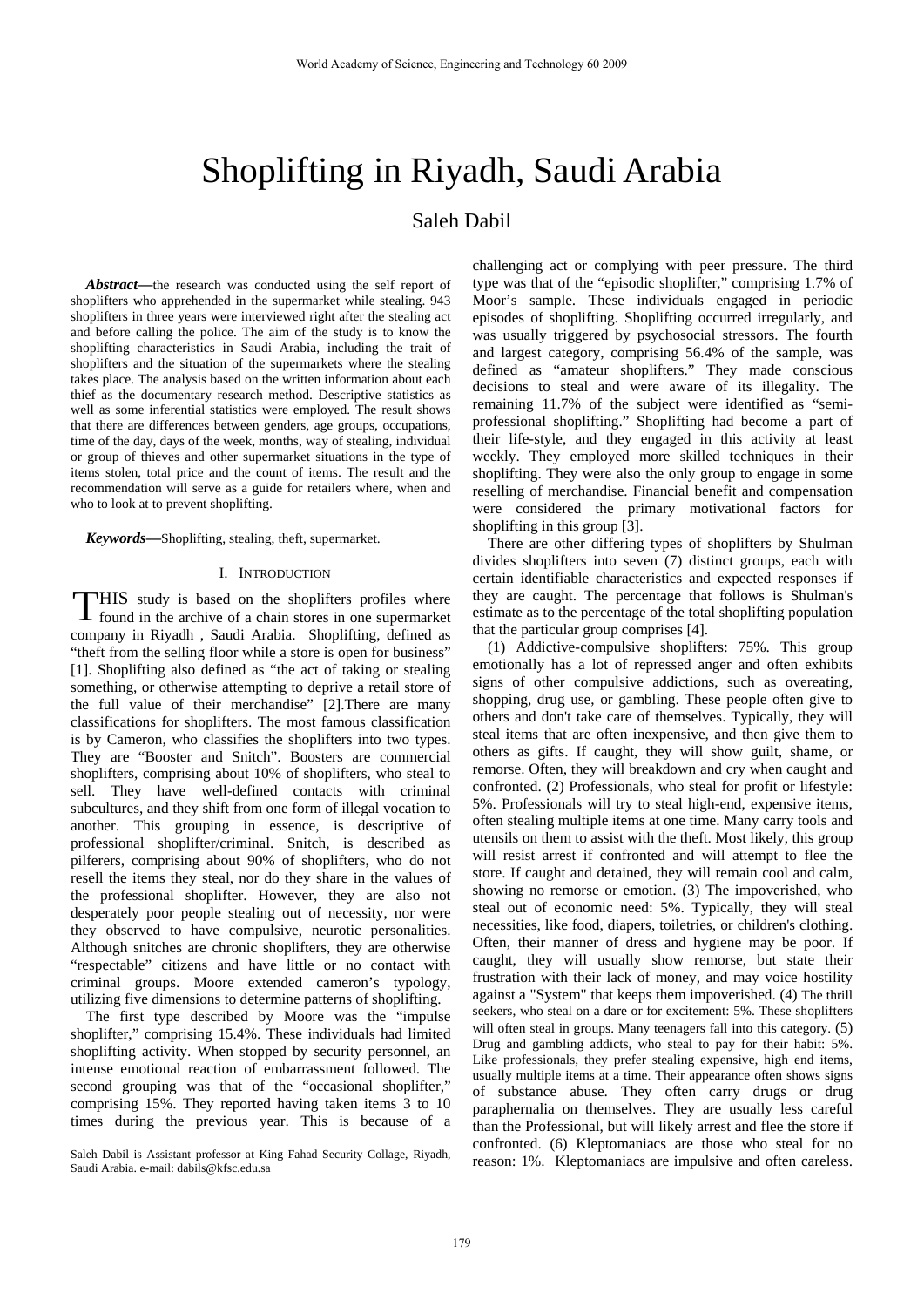They will often take items they don't need and can't use, like stealing shoes that don't fit. If caught, many will admit they are kleptomaniacs and do not feel much remorse or shame. They will often use common excuses, like "I don't remember taking it", or "I don't know why I took it because I don't even need it". (7) The absent minded: 1% People in hurry, elderly people, people on medications or those who would have cognitive or memory issues [4].

Kleptomania has long concerned retailers. First described in 1816, it has been a controversial topic among psychiatrists, legal authorities, retail store managers—and the opinionated public—ever since. Kleptomania is a good case illustration of the development of thought in marketing-related areas. The article presents an intellectual history of thought on kleptomania, critically examining why ideas about it developed, were challenged, and were in some cases modified over two centuries. Skeptics have decried kleptomania as an invalid psychiatric concept exploited in legal defenses of wealthy lady shoplifters. At the turn of the twentieth century, kleptomania was strongly linked with the rapidly blossoming department stores, and "department store kleptomaniacs" were a widely held social stereotype that had political implications. Organized thought on kleptomania has, over nearly two centuries, reflected and changed with dominant approaches to psychiatry in specific and social thought in general. Yet real progress has been made [5].

Shoplifting is a major problem for the retail trade in western countries. However, knowledge about shoplifting and the intermediate stages between shoplifting and kleptomania is poor. The aim of a study was to illuminate repetitive shoplifting, the crimes and the persons behind the crimes, some of whom may be kleptomaniacs. Kleptomania has strong compulsive features. Thus, we decided to base this study on suspects caught shoplifting three times or more in 1993 according to the Stockholm Police Department's register. During the study period 78 females and 299 males had been caught shoplifting three times or more, totaling 1802 occasions. The police register contained information about when and where the crime took place, the value and type of goods, the name, address and age of the suspect and if he or she denied the crime. Males stole more electronic items and the females more clothes, perfume and cosmetics. The value of the stolen items was about the same between the sexes, however. Monday to Thursday, as well as late afternoons were the most common times for being caught. In the majority of cases the shoplifters were unemployed. The shoplifting episodes were further divided into those which took place far from home and those which took place in the vicinity of the shoplifter's home. Housewives and old-age pensioners shoplifted in the vicinity of their homes more often than others which tend to indicate transportation limitations [6].

One study examined delinquent risk behavior defined as shoplifting involvement from a social domain perspective. Aspects of adolescent self-concepts associated with significant others and self-worth were explored as predictors of selfperception of morality. The sample  $(N = 155)$  comprised Caucasian students aged 14 to 18 enrolled in one high school in a Southwest state. More than half of the adolescents had self-reported shoplifting involvement. Independent two-step regression analyses were conducted for the two shoplifting involvement groups. Peer social acceptance was a strong positive predictor of self-worth for adolescents with shoplifting involvement, whereas the strongest predictor for adolescents with no shoplifting involvement was parent–child relationships. Strong direct paths linked peer social acceptance, self-worth, and self-perception of morality for adolescents with shoplifting involvement, and parent–child relationships, self-worth, and self-perception of morality for adolescents with no shoplifting involvement. Educational implications for programs focusing on adolescent self-concept and moral development are discussed [7].

Another study explored juvenile delinquents' moral reasoning and behavioral intention to steal clothing using age group and the aligned theories of planned behavior and cognitive developmental moralization. Participants ( $n = 100$ ) were preteen and teen first-time theft/shoplifting offenders participating in a diversion program aimed at preventing future offenses. Factor analysis revealed three strongly correlated dimensions of moral reasoning: risk and need (preconventional ethics), and peers (conventional ethics). Multiple regressions predicted positive moral reasoning that justified stealing clothing for risk, need, and peers by preteens but not teens. Risk and need, but not peers or age group, predicted behavioral intention to steal clothing. Developmental shift existed from preteens to teens in their moral reasoning to steal clothing. Juvenile delinquents that identified with preconventional ethics exhibited behavioral intention to steal clothing [8].

Empirical results verify the notion that emotions are important in explaining the aberrant consumer act of shoplifting. Age appears to moderate the relative effect of beliefs and emotions in a shoplifting scenario. Although adult consumers' moral beliefs provide more explanatory power in their shoplifting decision calculus, emotions are more important in explaining adolescent shoplifting behavior. Specifically, adults' behavioral intentions to shoplift are affected by their moral beliefs, with attitude toward the act of shoplifting serving as a partial mediator of these effects. College-aged respondents are largely influenced by beliefs concerning the moral equity of shoplifting. In contrast, both beliefs and emotions influence adolescents significantly, with emotions, specifically fear and power, having a greater impact [9].

An empirical paper examines the under-researched topic of the spatial and temporal distribution of shoplifting using police crime records for Cardiff city centre in 1993. As recorded shoplifting incidents are a small sample of the whole, the patterns identified and the explanations suggested are necessarily tentative. The 'opportunities' offered by particular store types are seen to influence the concentration of shoplifting incidents, which are particularly associated with variety, clothing, department and record stores. The 'high levels of shopping activity' in these store types, and their location in the busiest areas of the city centre, emerge as explanatory factors. In addition, shops which front on to the open-street appear more likely to attract shoplifting than those in enclosed malls due to the greater 'opportunity' to escape from the former. Shoplifting is also concentrated in the pre-Easter, pre-summer holiday and pre-Christmas holiday seasons; towards the end of the week; and in the late morning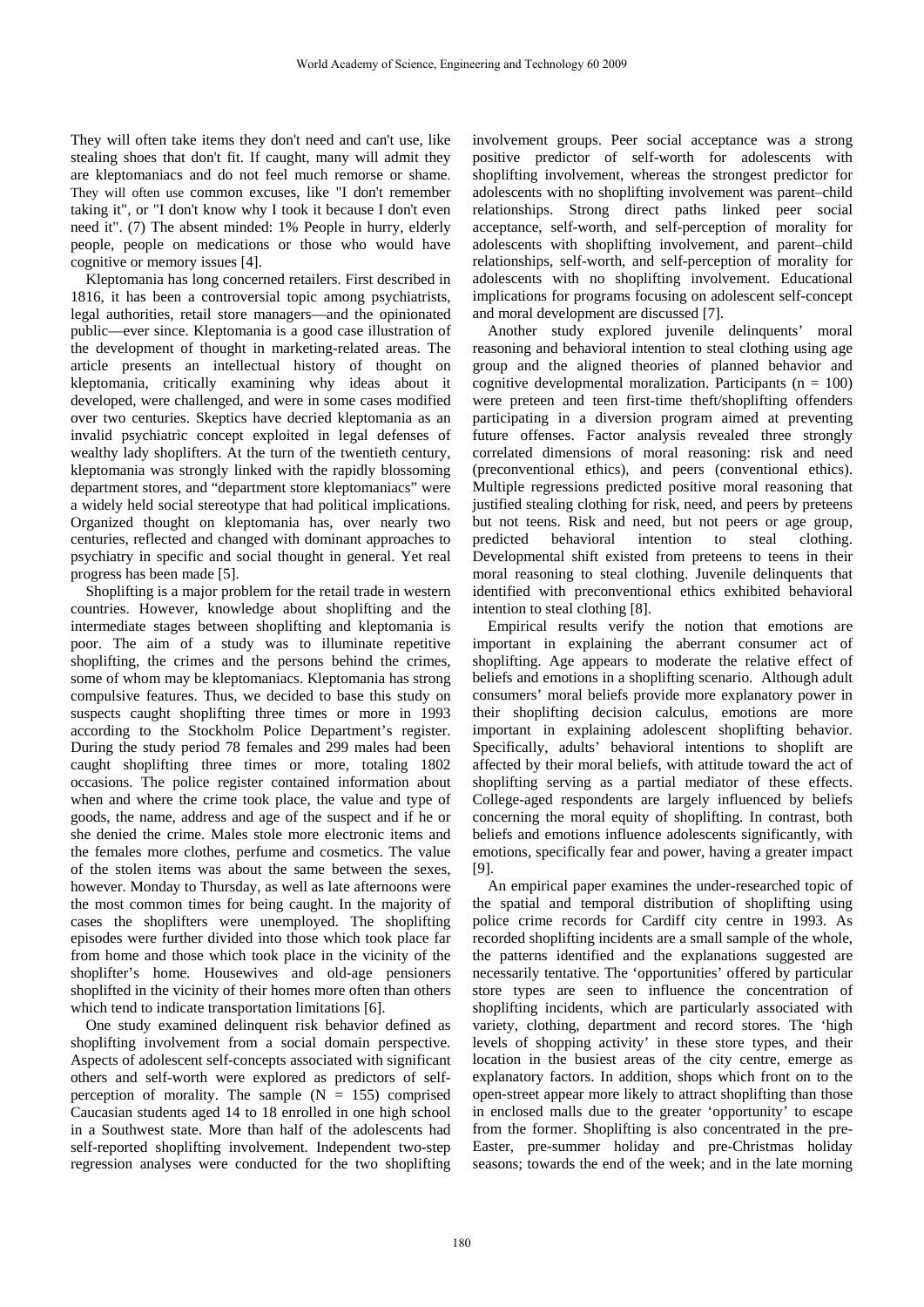and throughout the afternoon. Again, the explanatory significance of 'high levels of shopping activity' at these times is suggested. The offenders are shown to be drawn disproportionately from the younger age-groups, and are more likely to be male than the predominantly female shopping population would suggest. The spatial pattern of shoplifting is also influenced by the store types and parts of the city centre which have the greatest appeal for youthful shoplifters, at the times when they are most likely to frequent the shopping centre [10].

Some studies suggest that the perceived certainty of punishment has little or no effect on subsequent offending. Some researchers, however, argue that perceived certainty deters offending among some types of people but not among others. This article contributes to this line of argument by examining whether the effect of perceived certainty on offending is conditioned by the individual's social environment, specifically the individual's level of association with delinquent peers. Using longitudinal data from a sample of high school students, the authors find that perceived certainty only predicts offending among youth with no or some delinquent peers [11]. There is also a contradictory position of retail managers, responsible for controlling the pilferage problem but also involved in its very stimulation. It also highlights the considerable attention given to the store environment as a cause of shoplifting [12].

The theory of planned behavior predicts behavioral intention using three independent constructs. Attitude toward the behavior explains the individual's degree of favorable or unfavorable evaluation of a behavior. Subjective norm predicts the individual's perception of the degree of social pressure to perform or not perform a behavior. Perceived behavioral control is the individual's perception of how easy or difficult it will be to perform a behavior [8].

Although customer theft is traditionally researched from a criminological or psychological perspective, shoplifting is investigated as consumer behavior, demonstrating that welldefined models of normal consumer behavior can be applied to aberrant behavior such as shop theft. Empirical research is used to show how adults and teenagers form belief systems that amount to rational intentions in the decision to shoplift. The theory of planned behaviour was used as the basis for two self-report surveys which investigated the interaction between consumers' attitudes and beliefs about shoplifting and their perceptions of retail security. The first survey utilised a sample of shoppers from the South East Midlands; the second a sample of school students from the same area (861 respondents in total, 109 respondents admitting to shoplifting in the previous year). Both studies indicate that the decision to shoplift is influenced by pro-shoplifting attitudes, social factors, opportunities for shoplifting and perceptions of low risks of apprehension. This implies that the deterrent messages we use must be reassessed [13].

In broad terms, the theory of planned behavior is found to be well supported by empirical evidence. Intentions to perform behaviors of different kinds can be predicted with high accuracy from attitudes toward the behavior, subjective norms, and perceived behavioral control; and these intentions, together with perceptions of behavioral control, account for considerable variance in actual behavior. Attitudes, subjective

norms, and perceived behavioral control are shown to be related to appropriate sets of salient behavioral, normative, and control beliefs about the behavior, but the exact nature of these relations is still uncertain. Expectancy, value formulations are found to be only partly successful in dealing with these relations. Optimal rescaling of expectancy and value measures is offered as a means of dealing with measurement limitations. Finally, inclusion of past behavior in the prediction equation is shown to provide a means of testing the theory\*s sufficiency, another issue that remains unresolved. The limited available evidence concerning this question shows that the theory is predicting behavior quite well in comparison to the ceiling imposed by behavioral reliability [14].

Using a random sample of university students to test general strain theory (GST), the study expanded on previous tests of strain theory in two ways. First, situational anger was measured, a construct that had not been used thus far in assessments of general strain. In addition, this research examined the role of social support networks as a conditioning influence on the effects of strain and anger on intentions to commit three types of criminal behavior (serious assault, shoplifting, and driving under the influence of alcohol [DUI]). The results provided mixed support for GST. While the link between anger and crime was confirmed, the nature of that relationship in some cases ran counter to the theory. Moreover, the evidence indicated that the role of social support networks was complex, and varied as a conditioning influence on intentions to engage in criminal activities [15].

#### II. METHOD

Data are from the collected self-report of any consumer who committed theft in the supermarkets during the normal work business. 16 stores are under the investigation. The name and identity of the company is kept anonymous for business and privacy reasons. It was the duty of appointed security officer to interview anyone caught while stealing in the store before releasing or calling the police. In three years the total of 943 shoplifters are interviewed. The form of interview was designed by the company's security department. The researcher collected the reports and analyzed them. The reports used mainly by the company to follow up cases with the police and the court, and these reports used by the researcher as the main source of information. The form consists of 28 original variables and 20 transformed variables. Three variables serve as the dependent variables, they are: the type of items stolen, the count of items stolen and the total price of all items stolen in each theft case. There are number of independent variables they are: age, sex, occupation, time, day, month, shift, day or night, store residential social class, store volume, theft way and procedures. Mainly descriptive statistics were used for analysis, with the inferential statistics using Anova and Chi-Square. Anova used as the comparison statistical technique for price of items stolen as well as the count of items. Chi-Square used for variable "item". Number of transformation procedures were done to prepare some data for statistical analysis.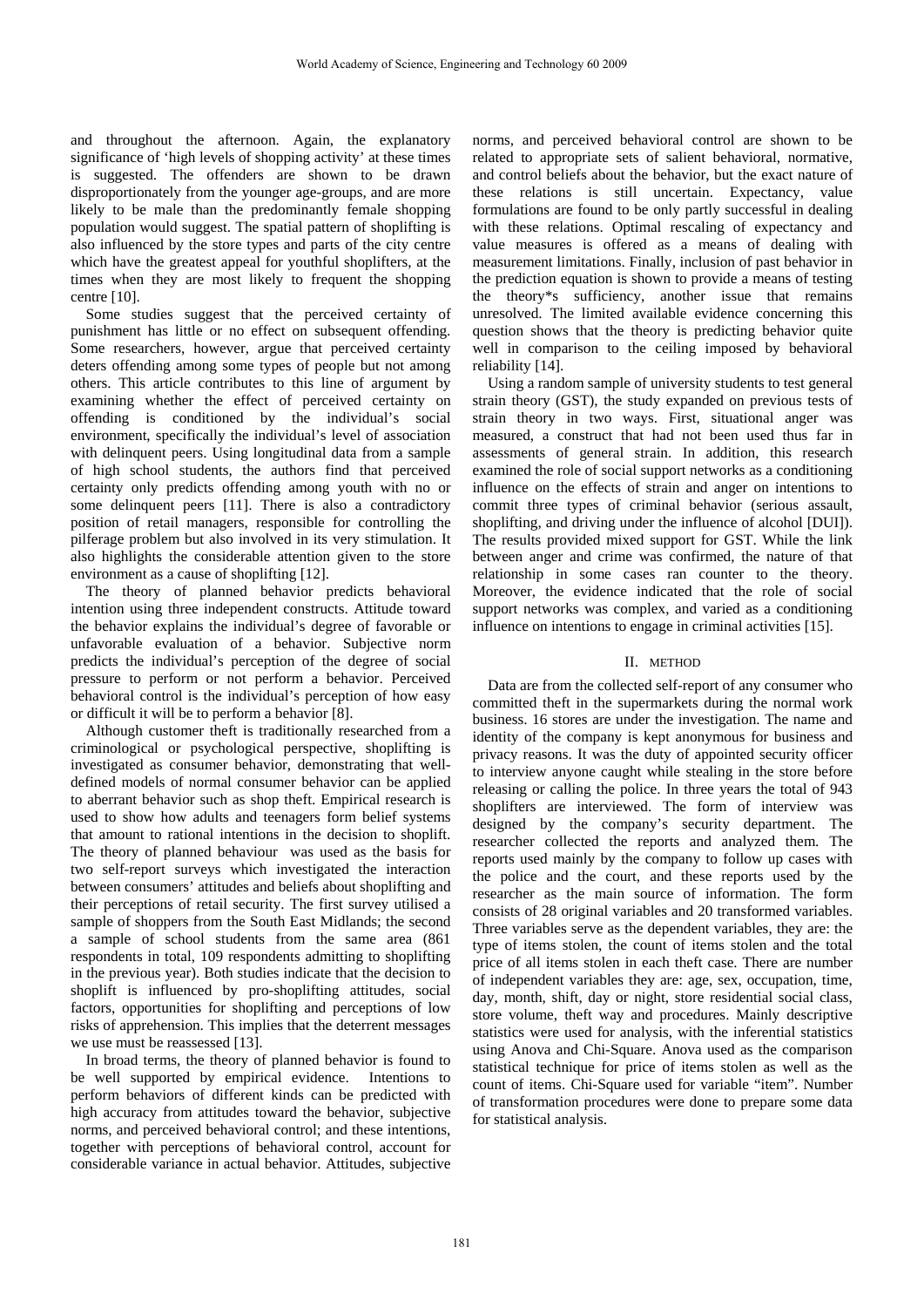# III. RESULT

#### *A. Stolen items analysis*

|                 | <b>TABLE I</b>      |                   |
|-----------------|---------------------|-------------------|
|                 | <b>ITEMS STOLEN</b> |                   |
| Items stolen    | N                   | $\%$              |
|                 |                     |                   |
| Candy           | 208                 | 22.1              |
| Grocery         | 45                  | 4.8               |
| Produce         | 13                  | 1.4               |
| H & P           | 214                 | 22.7              |
| Razors & blades | 74                  | 7.8               |
| Stationary      | 67                  | 7.1               |
| Clothes         | 57                  | 6.0               |
| Toys            | 107                 | 11.3              |
| Cigarette       | 36                  | 3.8               |
| Electric        | 53                  | 5.6               |
| House ware      | 19                  | 2.0               |
| dairy & deli    | 3                   | $\cdot$ 3         |
| Hardware        | 8                   | $\boldsymbol{.8}$ |
| Meat            | $\overline{2}$      | $\cdot$           |
| Sweepstakes     | 10                  | 1.1               |
| Bakery          | 1                   | $\cdot$ 1         |
| Cash            | $\overline{2}$      | $\cdot$           |
| Total           | 919                 | 97.5              |
| Missing         | 24                  | 2.5               |
| Total           | 943                 | 100.0             |

The most stolen item in the supermarket is  $H \& P I$  and the least is bakery. Table 1 gives more details about the other stolen items and their order. Also there are some other results from the comparison between values of some variables. They are following

- When using Pearson Chi-Square for testing the differences between values, there is a significant difference between sexes in stolen items,  $P = 0.0001$ . The result shows that females  $(52.3\%)$  tend to steal H & P items more than any other items, but males (23.1%) steal sweet. Sweet comes second for females (18.2%) and H & P comes second for males (20.2%).
- There is a significant difference between theft methods in stolen items,  $P = 0.0001$ . The result shows that H & P is stolen mostly in the pocket. Grocery mostly stolen in boxes. The most eaten items inside the supermarkets are the produce items such as fruit and vegetables. Snatchers mostly take the grocery and run from the stores (37.5% of escapees). Most of change price is happening for house ware items (50% of them).
- There is a significant difference between age groups in stolen items,  $P = 0.0001$ . The result shows that H & P items are most stolen across age groups except for children (44.8%) and teenagers (32.1%) they mostly steal sweet candy then toys.
- Despite the significant difference between shoplifters' occupations  $P = 0.0001$ , the H & P items are the most stolen items, except retired people who steal either sweet or electric items (50% of them) in each of these two items .
- There is no significant difference between the work shifts in stolen items,  $P = 0.245$ . this result indicates that people enforce to steal by personal trait rather than by the situation other.

• The total price of stolen items average is (29.08) and the number of items stolen average is (2.48).

#### *B. Shoplifters' characteristics*

|            |     | <b>TABLE II</b><br><b>GENDER</b> |                       |
|------------|-----|----------------------------------|-----------------------|
| <b>Sex</b> | N   | %                                | Stolen items<br>count |
| male       | 852 | 90.3                             | 2.38                  |
| female     | 91  | 9.7                              | 3.46                  |
| Total      | 943 | 100.0                            | 2.48                  |

Males surpass females in committing shoplifting in Riyadh Saudi Arabia. There is a significant difference between males and females (F ANOVA =  $9.824$ . P= 0.002) in the number of Items stolen in each case. Females outnumber males in this regard.

|                 | <b>TABLE III</b><br><b>AGE GROUPS</b> |       |
|-----------------|---------------------------------------|-------|
| age             | N                                     | %     |
| Less than 10    | 59                                    | 6.3   |
| Teens           | 305                                   | 32.3  |
| Twenties        | 89                                    | 9.4   |
| Thirties        | 117                                   | 12.4  |
| Forties         | 80                                    | 8.5   |
| Fifty and above | 40                                    | 4.2   |
| Total           | 690                                   | 73.2  |
| System          | 253                                   | 26.8  |
| Total           | 943                                   | 100.0 |

The average age is (23.82) years old. Teens' group (32.3%) is more likely to steal from the supermarket. The age has marginal positive correlation with the total price of items stolen ( $r = 0.08$ ,  $P = 0.024$ ).

|                    | <b>TABLE IV</b>   |         |
|--------------------|-------------------|---------|
|                    | <b>OCCUPATION</b> |         |
| Occupation         | N                 | %       |
| Student            | 343               | 36.4    |
| Teacher or trainer | 9                 | 1.0     |
| Clerk              | 16                | 1.7     |
| High profession    | 23                | 2.4     |
| Medium profession  | 142               | 15.1    |
| Normal worker      | 86                | 9.1     |
| Militant           | 6                 | .6      |
| Business man       | 1                 | $\cdot$ |
| Diplomatic         | 1                 | $\cdot$ |
| Retired            | 2                 | $\cdot$ |
| Unemployed         | 12                | 1.3     |
| High rank position | 4                 | .4      |
| Total              | 645               | 68.4    |
| Missing            | 298               | 31.6    |
| Total              | 943               | 100.0   |

There is a significant difference between shoplifters' occupations on the total price of items stolen ( $F = 6.021$ ,  $P =$ 0.0001). Unemployed steal the largest value from stores (304.25 Saudi Riyals). The least total price is (12.89 Saudi Riyals) by students.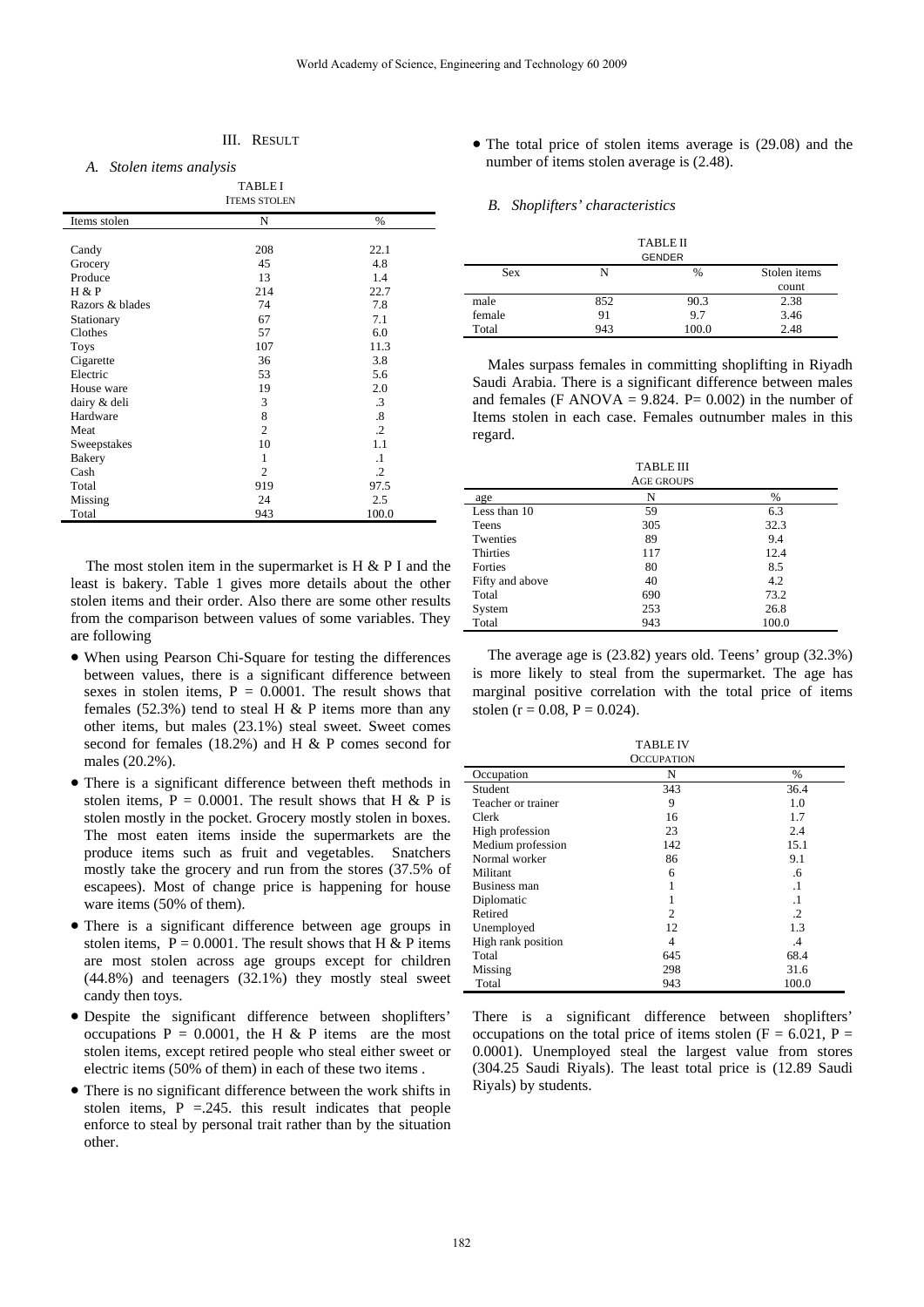| <b>TABLE V</b><br><b>NO. OF SHOPLIFTERS</b> |     | <b>TABLE VI</b><br>DAYS OF THE MONTH |                                                                                                                 |     |                 |                |              |
|---------------------------------------------|-----|--------------------------------------|-----------------------------------------------------------------------------------------------------------------|-----|-----------------|----------------|--------------|
|                                             |     |                                      | Days                                                                                                            |     | Hijrah          |                | Gregorian    |
| No. of thieves                              |     | $\frac{0}{0}$                        |                                                                                                                 |     | $\frac{0}{0}$   |                | %            |
|                                             | 750 | 79.5                                 | From 1 to 10                                                                                                    | 304 | 32.2            | 297            | 31.5         |
|                                             | 117 | 12.4                                 | From $11$ to $20$                                                                                               | 321 | 34.0            | 295            | 31.3         |
|                                             | 36  | 3.8                                  | From 21 to 31                                                                                                   | 317 | 33.6            | 350            | 37.1         |
|                                             | 24  | 2.5                                  | Total                                                                                                           | 942 | 99.9            | 942            | 99.9         |
|                                             |     |                                      | Missing                                                                                                         |     |                 |                |              |
| Total                                       | 930 | 98.6                                 | Total                                                                                                           | 943 | 100.0           | 943            | 100.0        |
| Missing                                     | 13  | 1.4                                  |                                                                                                                 |     |                 |                |              |
| Total                                       | 943 | 100.0                                | the contract of the contract of the contract of the contract of the contract of the contract of the contract of |     | 1.00<br>$\cdot$ | $\blacksquare$ | $\mathbf{H}$ |

It is noticed that there is no big differences between the day groups of the month both in Hejrah and Gregorian month.

The mean number of thieves is ( 1.9). most of shoplifting cases committed by an individual alone (79.5%).

### *C. Time dimension of shoplifting*

|           | <b>TABLE VI</b><br>DAY |       |
|-----------|------------------------|-------|
| DAY       | N                      | %     |
| Saturday  | 110                    | 11.7  |
| Sunday    | 117                    | 12.4  |
| Monday    | 90                     | 9.5   |
| Tuesday   | 105                    | 11.1  |
| Wednesday | 133                    | 14.1  |
| Thursday  | 111                    | 11.8  |
| Friday    | 131                    | 13.9  |
| Total     | 797                    | 84.5  |
| Missing   | 146                    | 15.5  |
| Total     | 943                    | 100.0 |

There is no big difference between the days of the week for shoplifting, but Wednesday surpass other days in shoplifting. This day however is the beginning of the weekend in Saudi Arabia.



Fig. 1 24 hours analysis of shoplifting

By analyzing the 24 hours time for shoplifting it was found that from 9 to 10 pm is the most shoplifting occurrence in the day.

|        | <b>TABLE VII</b><br><b>MONTH</b> |                       |
|--------|----------------------------------|-----------------------|
| Months | N<br>Hijrah months               | N<br>Gregorian months |
|        | 74                               | 141                   |
| 2      | 58                               | 115                   |
| 3      | 97                               | 78                    |
| 4      | 72                               | 76                    |
| 5      | 53                               | 58                    |
| 6      | 75                               | 68                    |
| 7      | 128                              | 59                    |
| 8      | 128                              | 75                    |
| 9      | 92                               | 86                    |
| 10     | 53                               | 99                    |
| 11     | 48                               | 33                    |
| 12     | 64                               | 54                    |
| Total  | 942                              | 942                   |

Month number 7 and 8 in Hijrah is close to month 1 and 2 Gregorian month when the theft of supermarket occurs more than other months of the year. This however is in winter season. This can be explained by people most in need in the winter or close to certain occasions such as befor the month of Ramadan.

| <b>TABLE VIII</b><br><b>WORKING SHIFTS</b> |     |       |  |
|--------------------------------------------|-----|-------|--|
| working shifts                             | N   | $\%$  |  |
|                                            |     |       |  |
| First shift                                | 202 | 21.4  |  |
| Second shift                               | 474 | 50.3  |  |
| Third shift                                | 75  | 8.0   |  |
| Total                                      | 751 | 79.6  |  |
| System                                     | 192 | 20.4  |  |
| Total                                      | 943 | 100.0 |  |

The second shift experiences more theft than the other two shifts in the day. The second shift start from 4 pm to 12 midnight where the business is in its highest in Saudi Arabia.

|              |     | <b>TABLE IX</b><br><b>MONTH</b> |
|--------------|-----|---------------------------------|
| Day or night | N   | %                               |
|              |     |                                 |
| Day          | 333 | 35.3                            |
| Night        | 418 | 44.3                            |
| Total        | 751 | 79.6                            |
| Missing      | 192 | 20.4                            |
| Total        | 943 | 100.0                           |

No noticeable difference between the day and the night,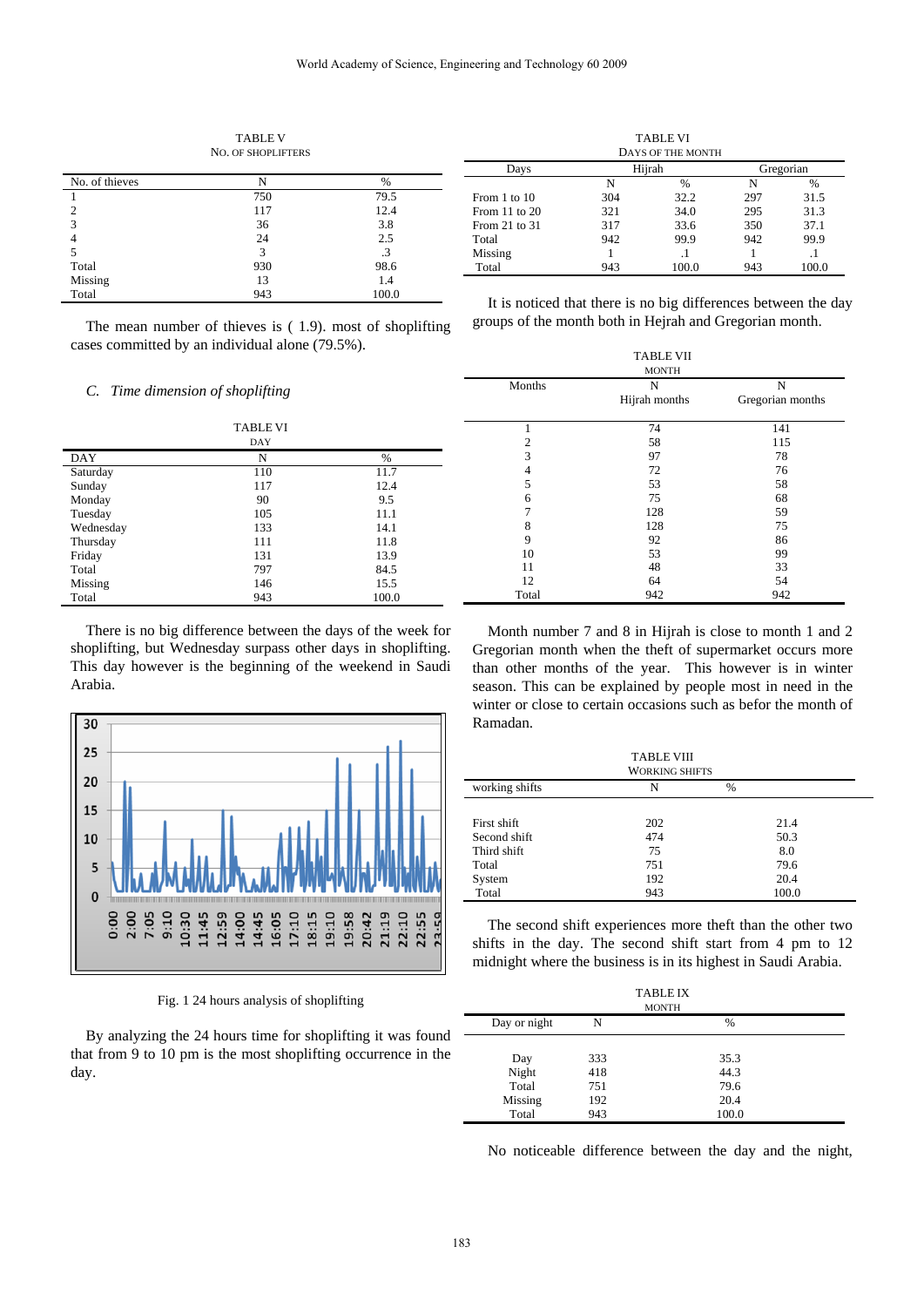maybe because the second shift located between these to times.

#### *D. Theft action*

| <b>TABLE X</b><br><b>MONTH</b> |     |               |  |
|--------------------------------|-----|---------------|--|
| Theft way                      | N   | %             |  |
|                                |     |               |  |
| In pocket                      | 104 | 11.0          |  |
| In purse                       | 16  | 1.7           |  |
| In clothes                     | 99  | 10.5          |  |
| Add extra weight               | 3   | .3            |  |
| In box                         | 6   | .6            |  |
| <b>Behind</b>                  | 4   | $\mathcal{A}$ |  |
| Change price                   | 4   | $\mathcal{A}$ |  |
| Eat or drink                   | 9   | 1.0           |  |
| Run or exit from entrance      | 10  | 1.1           |  |
| Total                          | 255 | 27.0          |  |
| Missing                        | 688 | 73.0          |  |
| Total                          | 943 | 100.0         |  |

There is a significant difference between theft ways on the total price of items stolen  $(F = 7.354, P = 0.0001)$ . The using of boxes to steal items from the store is the highest value among other ways. Boxes also has the highest number of stolen items ( $F = 5.327$ ,  $P = 0.0001$ .

TABLE XI **MONTH** 

|                    | IVIUN I H |       |
|--------------------|-----------|-------|
| Dealing with theft | N         | %     |
| Sent to police     | 183       | 19.4  |
| Sign consent       | 455       | 48.3  |
| Pay fine           | 238       | 25.2  |
| Send free          | 17        | 1.8   |
| Escape             | 13        | 1.4   |
| Handed to sponsor  | 3         | .3    |
| Total              | 909       | 96.4  |
| System             | 34        | 3.6   |
| Total              | 943       | 100.0 |

Due to the large number of shoplifter and the time needed to pursue the shoplifting cases to the police and the court supermarkets deal with shoplifter ether by the signing of consent form not to repeat the act again or ask for fine to pay. This May be due to the nature of thieves as minors or ladies or some labors, who might lose their jobs, if the case reported to the police. This is the kind of concern by security officers when they handed the person to the police.

## *E. Social Environment*

| <b>TABLE XII</b><br><b>SALE'S STORE RANK</b> |     |       |
|----------------------------------------------|-----|-------|
| Sale's store rank                            | N   | %     |
| High volume stores                           | 325 | 34.5  |
| Medium volume stores                         | 402 | 42.6  |
| Low volume stores                            | 213 | 22.6  |
| Total                                        | 940 | 99.7  |
| Missing                                      | 3   | .3    |
| Total                                        | 943 | 100.0 |

Medium volume stores are most likely to be hit by the shoplifters more than other stores. This is because the large number of customer visiting the store.

| <b>TABLE XIII</b>              |     |       |  |  |  |
|--------------------------------|-----|-------|--|--|--|
| <b>RESIDENTS' SOCIAL CLASS</b> |     |       |  |  |  |
| Residents' social class        | N   | %     |  |  |  |
| High class                     | 236 | 25.0  |  |  |  |
| Medium class                   | 375 | 39.8  |  |  |  |
| Low class                      | 329 | 34.9  |  |  |  |
| Total                          | 940 | 99.7  |  |  |  |
| Missing                        | 3   | .3    |  |  |  |
| Total                          | 943 | 100.0 |  |  |  |

Medium class residency around the supermarket is most likely to increase the shoplifting more than the areas with low class or high class.

| <b>TABLE XIV</b>               |     |       |  |  |
|--------------------------------|-----|-------|--|--|
| COMMERCIAL & RESIDENTIAL AREAS |     |       |  |  |
| Commercial & residential areas |     | %     |  |  |
|                                |     |       |  |  |
| Commercial area                | 492 | 52.2  |  |  |
| Residential area               | 448 | 47.5  |  |  |
| Total                          | 940 | 99.7  |  |  |
| Missing                        | 3   | .3    |  |  |
| Total                          | 943 | 100.0 |  |  |

Commercial areas encourage shoplifting more than the residential area.

|                          | <b>TABLE XV</b><br><b>RESIDENTS' NATIONALITIES</b> |       |
|--------------------------|----------------------------------------------------|-------|
| Residents' nationalities | N                                                  | %     |
|                          |                                                    |       |
| Saudi                    | 569                                                | 60.3  |
| Non Saudi                | 371                                                | 39.3  |
| Total                    | 940                                                | 99.7  |
| Missing                  | 3                                                  | .3    |
| Total                    | 943                                                | 100.0 |
|                          |                                                    |       |

When the area inhabited mostly by Saudi nationals the shoplifting is surpassing the areas with expatriates.

#### **REFERENCES**

- [1] Francis, Dorothy. Shoplifting, the crime everybody pays for. New York: Elsevier/Nelson Books, 1979.
- [2] Tremblay, Francois. (2009). Shoplifting: crime, vice, or ethical act? http://francoistremblay.wordpress.com/2009/08/19/shoplifting-crimevice-or-ethical-act/
- [3] Therese Krasnovsky and Robert C. Lane. (1998). Shoplifting: a review of the literature. *Aggression and Violent Behavior*. 3(3), 219-235.
- [4] http://www.shopliftersanonymous.com/types.htm
- [5] Fullerton, Ronald A. and Girish N. Punj. (2004). Shoplifting as Moral Insanity: Historical Perspectives on Kleptomania. *Journal of Macromarketing.* 24(8). 8–16.
- [6] Sarasalo. Elina, Bo Bergman and Janos Toth. (1998). Repetitive shoplifting in Stockholm, Sweden: a register study of 1802 cases. *Criminal Behaviour and Mental Health*. 8, 256–265.
- [7] Forney. William Scott , Christy Crutsinger, Judith Cardona Forney. (2006). Self-Concepts and Self-Worth as Predictors of Self-Perception of Morality: Implications for Delinquent Risk Behavior Associated With Shoplifting. *Family and Consumer Sciences Research Journal.* 35(1), 24-43.
- [8] Forney. William Scott, Judith Cardona Forney and Christy Crutsinger. (2005). Developmental Stages of Age and Moral Reasoning as Predictors of Juvenile Delinquents' Behavioral Intention to Steal Clothing. *Family and Consumer Sciences Research Journal*. 34(2), 110- 126.
- [9] Babin. Barry J. and Laurie A. Babin. (1996). Effects of Moral Cognitions and Consumer Emotions on Shoplifting Intentions. *Psychology & Marketing*. 13(8), 785-802.